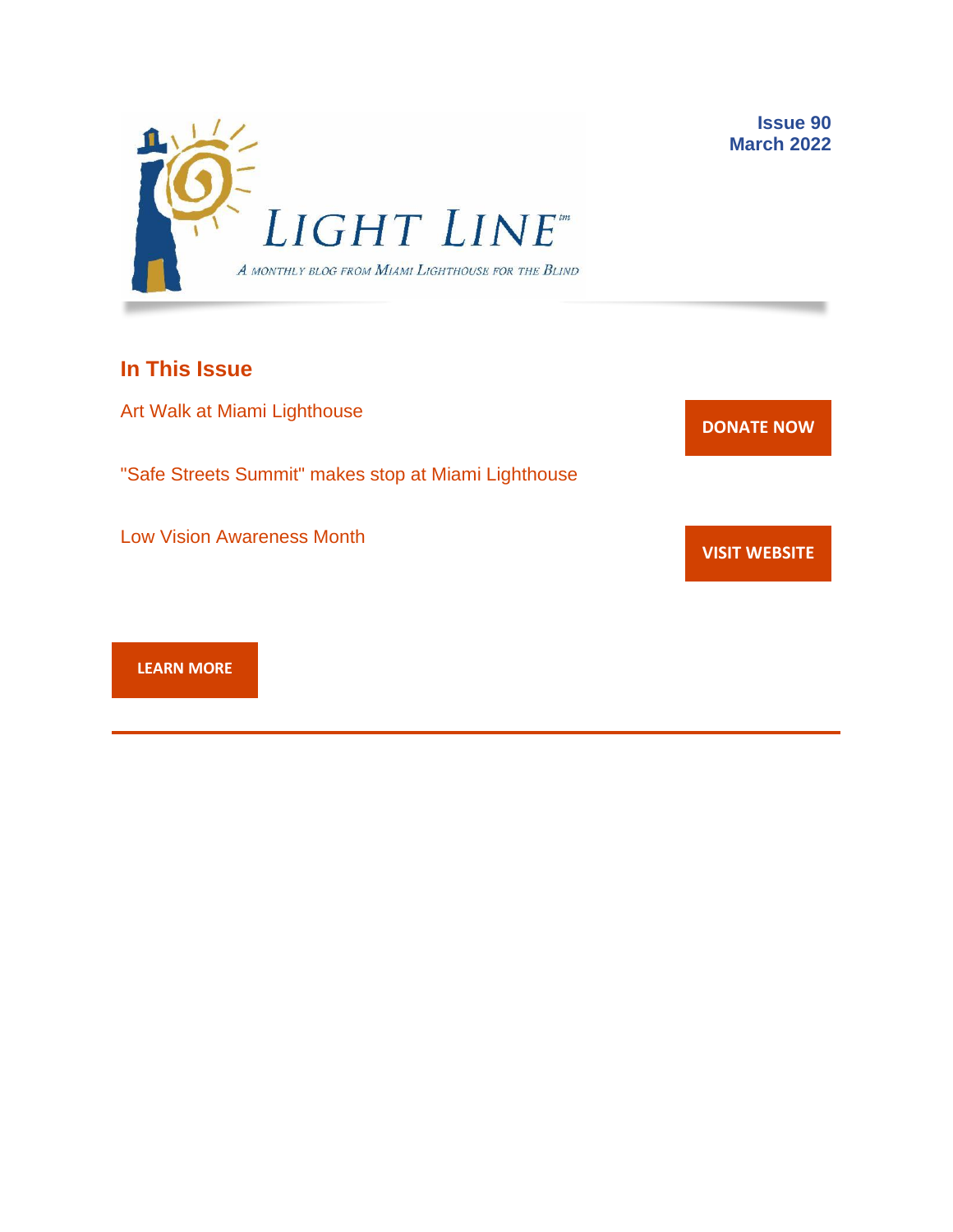## **Art Walk at Miami Lighthouse**



Featuring works from Miami Lighthouse artists and prominent collaborators from our local arts community

"With the support of the Miami-Dade County Department of Cultural Affairs and the Cultural Affairs Council, the Miami-Dade County Mayor and Board of **County Commissioners."** 









DIVISION OF BLIND SERVICE



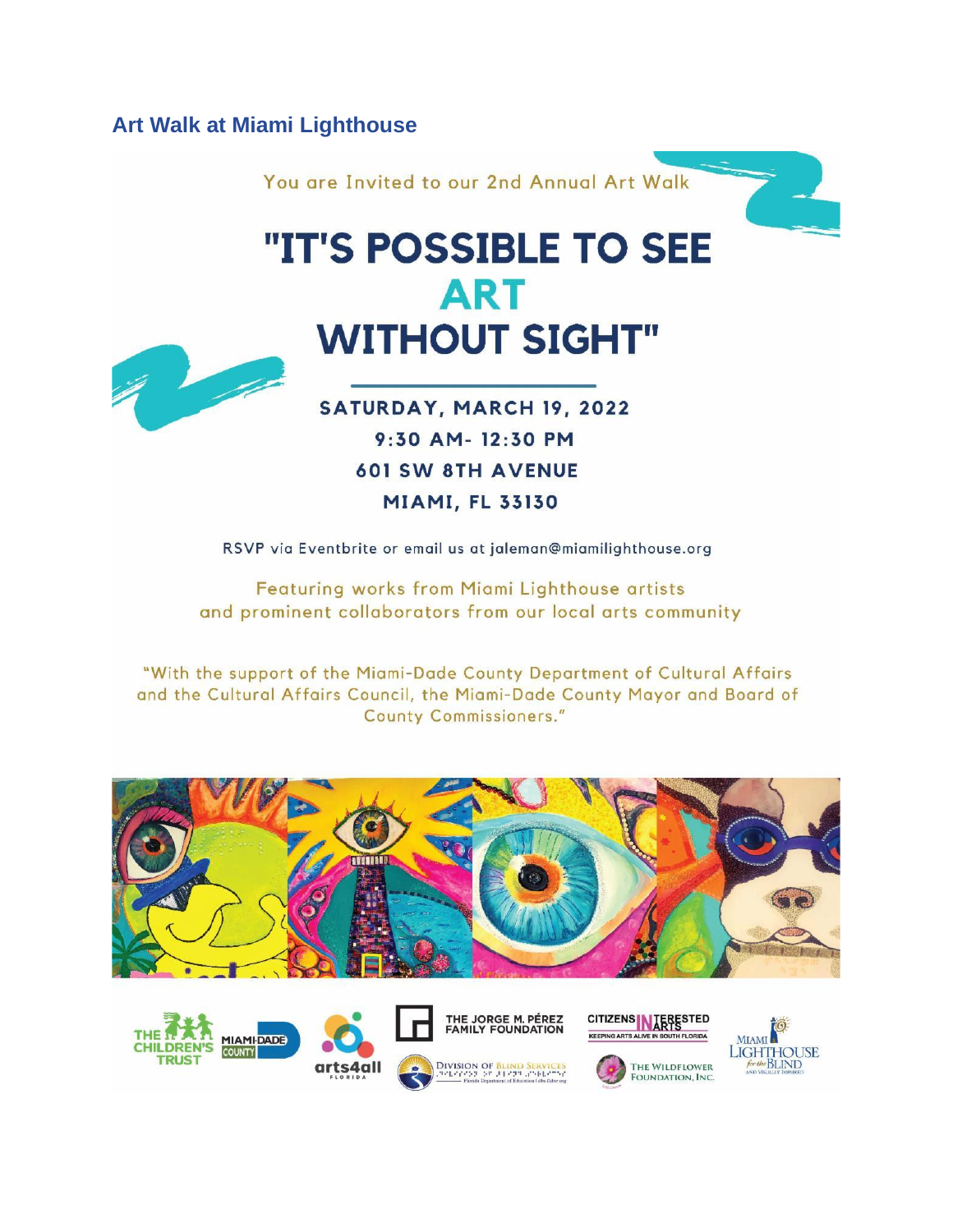Join us on March 19th from 9:30 am to 12:30 pm as Miami Lighthouse for the Blind brings together the blind artistic community and renowned national artists to make a statement on Miami's historic street art scene.

["It's Possible To See ART Without Sight"](https://www.miamilighthouse.org/ArtWalk.asp) celebrates inclusion, diversity and equity in the arts and will feature lectures with prominent local artists, audience engagement in creation of community art pieces, live music, live performance art and a special little artists zone.

Miami Lighthouse's Art Walk is an inclusive free event for all ages. For any further questions, contact Jennifer Aleman at [jaleman@miamilighthouse.org](mailto:jaleman@miamilighthouse.org) or 786-362-7514.

[CLICK HERE TO RSVP](https://www.eventbrite.com/e/art-walk-at-miami-lighthouse-tickets-265254662837)

## **"Safe Streets Summit" makes stop at Miami Lighthouse**

Safe Streets Summit, a collaborative effort that brings together public officials, technical staff, and community partners to elevate efforts on how to design and implement safe and equitable transportation, recently made a stop at Miami Lighthouse. Our Director for Rehabilitation Programs, Florian Utchitel, and our Technology Literacy Specialist, Oseas de Leon, demonstrated Polara's new, most innovative, Accessible Pedestrian Signal (APS) system. This system includes Bluetooth capabilities for our blind and visually impaired program participants to use while walking the streets around our campus in Little Havana.

By utilizing the PedApp, as it is called, our blind program participants can use their mobile phones to know the status of a traffic light and/or when the walk signal is displayed. We are optimistic that more first time Accessible Pedestrian Signal (APS) systems will be installed throughout Miami-Dade County using this exciting new Polara Bluetooth technology.

Thank you to Commissioner Eileen Higgins, Florida Department of Transportation, City of Miami, Polara, Healthy Little Havana, Urban Health Partnerships, and MHCP Colab who made the Safe Streets Summit possible this year!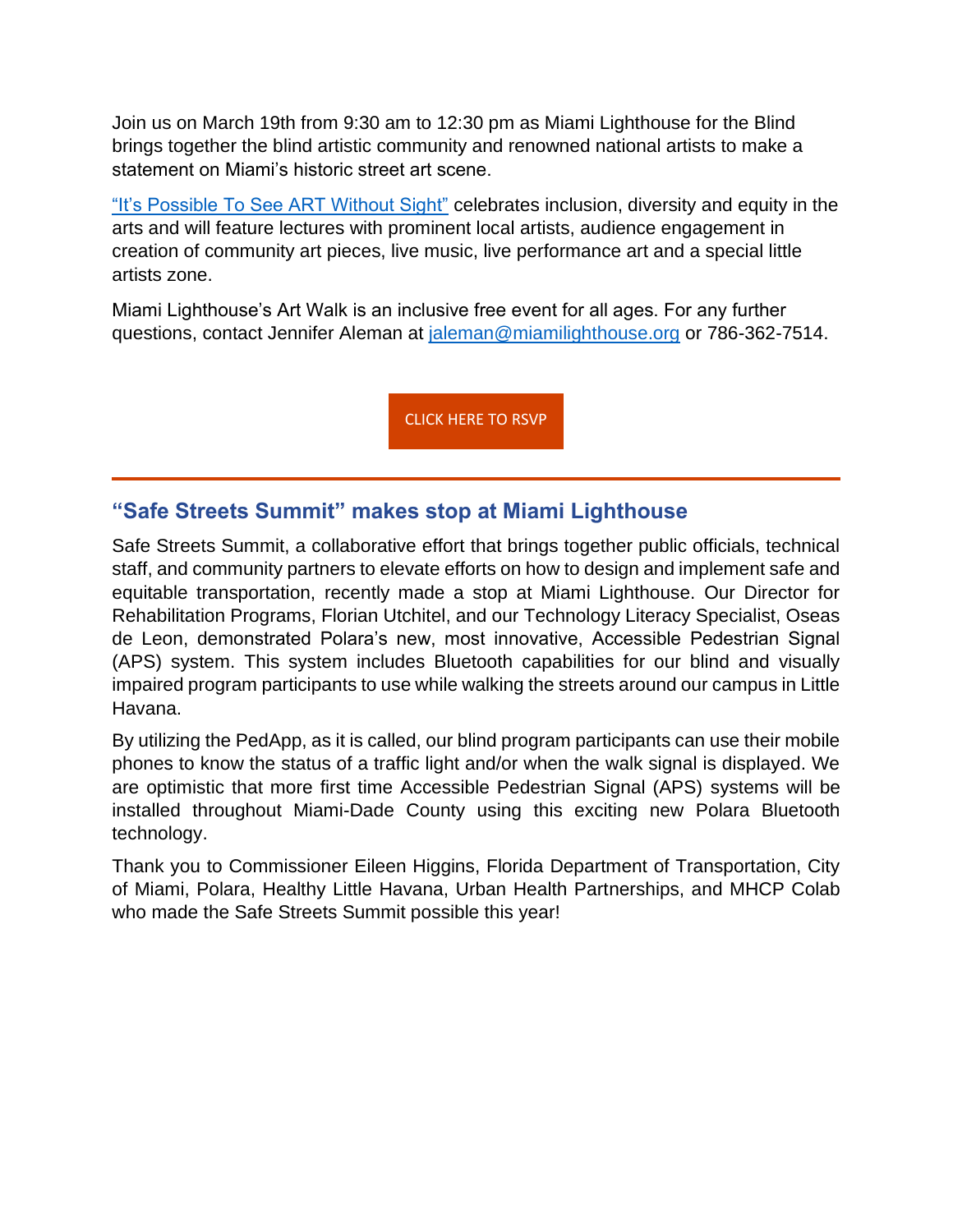

*Safe Streets Summit attendees on the corner of SW 8th Ave and SW 6th Street*

# **Low Vision Awareness Month**

Do you know someone affected by vision loss? Check out our Virtual Living with Low Vision Series on our [YouTube page](https://www.youtube.com/playlist?list=PL9qrgefqoEmzjashY76_6Jg_bgrbmv03F) funded by the Florida Blue Foundation. The month of February was Low Vision Awareness Month and our Vision Solutions Center at Miami Lighthouse continued to create awareness about the importance of assistive technology devices, solar shields, and personal management items. All of these items and more are available for our program participants to help them have more independence and confidence. Visit us at [LighthouseShop.org](https://lighthouseshop.org/) for more information on our products.



*Our Umbrella titled, "Little Lighthouse, Big Vision"*